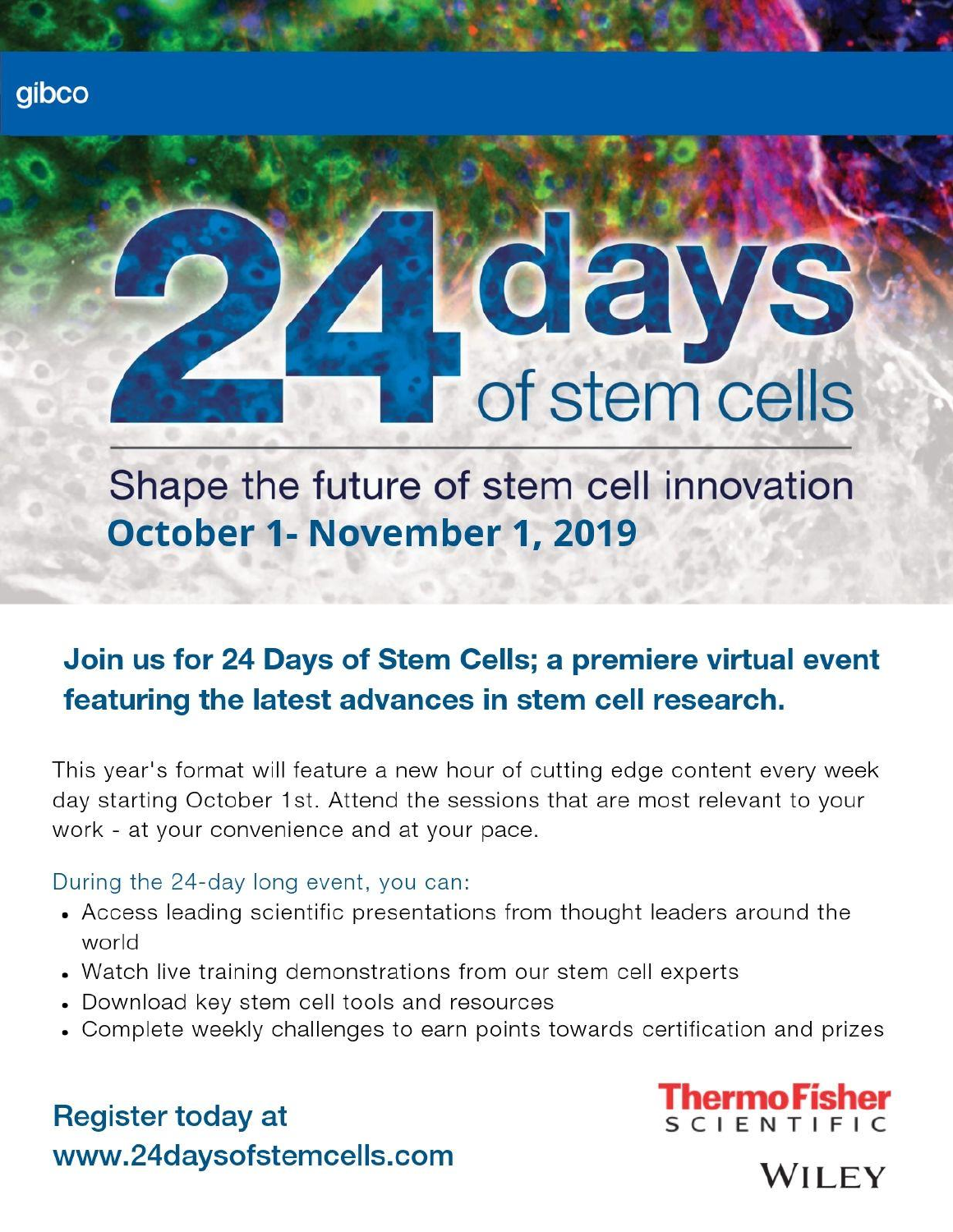# **Three-Dimensional Tissue Models of** *UNIT 19.9* **Normal and Diseased Skin**

**Mark W. Carlson,1 Addy Alt-Holland,1 Christophe Egles,1 and Jonathan A. Garlick1, 2, 3**

<sup>1</sup> School of Dental Medicine, Tufts University, Boston, Massachusetts

<sup>2</sup>School of Medicine, Tufts University, Boston, Massachusetts

<sup>3</sup>School of Engineering, Tufts University, Medford, Massachusetts

# **ABSTRACT**

Over the last decade, the development of in vitro, human, three-dimensional (3D) tissue models, known as human skin equivalents (HSEs), has furthered understanding of epidermal cell biology and provided novel experimental systems. Signaling pathways that mediate the linkage between growth and differentiation function optimally when cells are spatially organized to display the architectural features seen in vivo, but are uncoupled and lost in two-dimensional culture systems. HSEs consist of a stratified squamous epithelium grown at an air-liquid interface on a collagen matrix populated with dermal fibroblasts. These 3D tissues demonstrate in vivo–like epithelial differentiation and morphology, and rates of cell division, similar to those found in human skin. This unit describes fabrication of HSEs, allowing the generation of human tissues that mimic the morphology, differentiation, and growth of human skin, as well as disease processes of cancer and wound re-epithelialization, providing powerful new tools for the study of diseases in humans. *Curr. Protoc. Cell Biol.* 41:19.9.1-19.9.17. © 2008 by John Wiley & Sons, Inc.

Keywords: organotypic culture • three-dimensional model • human skin • wound repair · intraepithelial neoplasia

# **INTRODUCTION**

The development of human, three-dimensional (3D) models for advancing insights into the biology of skin keratinocytes requires the ability to construct tissues that mimic their in vivo counterparts. The linkage that exists in tissues between growth and differentiation is optimal only when cells are spatially organized to display the architectural features seen in vivo; it is lost in two-dimensional culture systems (Bissell and Radisky, 2001). Over the last decade, the development of tissue-engineered models that mimic human skin, known as human skin equivalents (HSEs) or organotypic cultures, have provided novel experimental systems for studying epidermal biology (Kolodka et al., 1998; Andriani et al., 2003). This unit describes methods for constructing 3D models of human epidermis that mimic the architectural features and behavior of normal human skin and the changes that occur during early skin cancer progression and wound re-epithelialization. This unit describes the construction of a multilayered epithelium that is composed of skin keratinocytes and grown upon a collagen substrate populated with dermal fibroblasts. When these protocols are used, keratinocytes differentiate upon exposure to an air-liquid interface to enable the tissue to recapitulate the morphologic and biochemical processes of human epidermis.

This unit describes the fabrication of normal skin and includes modifications to these protocols that will create novel environments that mimic disease states in cutaneous tissues. Basic Protocol 1 describes the fabrication of normal HSEs using primary keratinocytes, which allows the generation of tissues that mimic the morphology, differentiation, and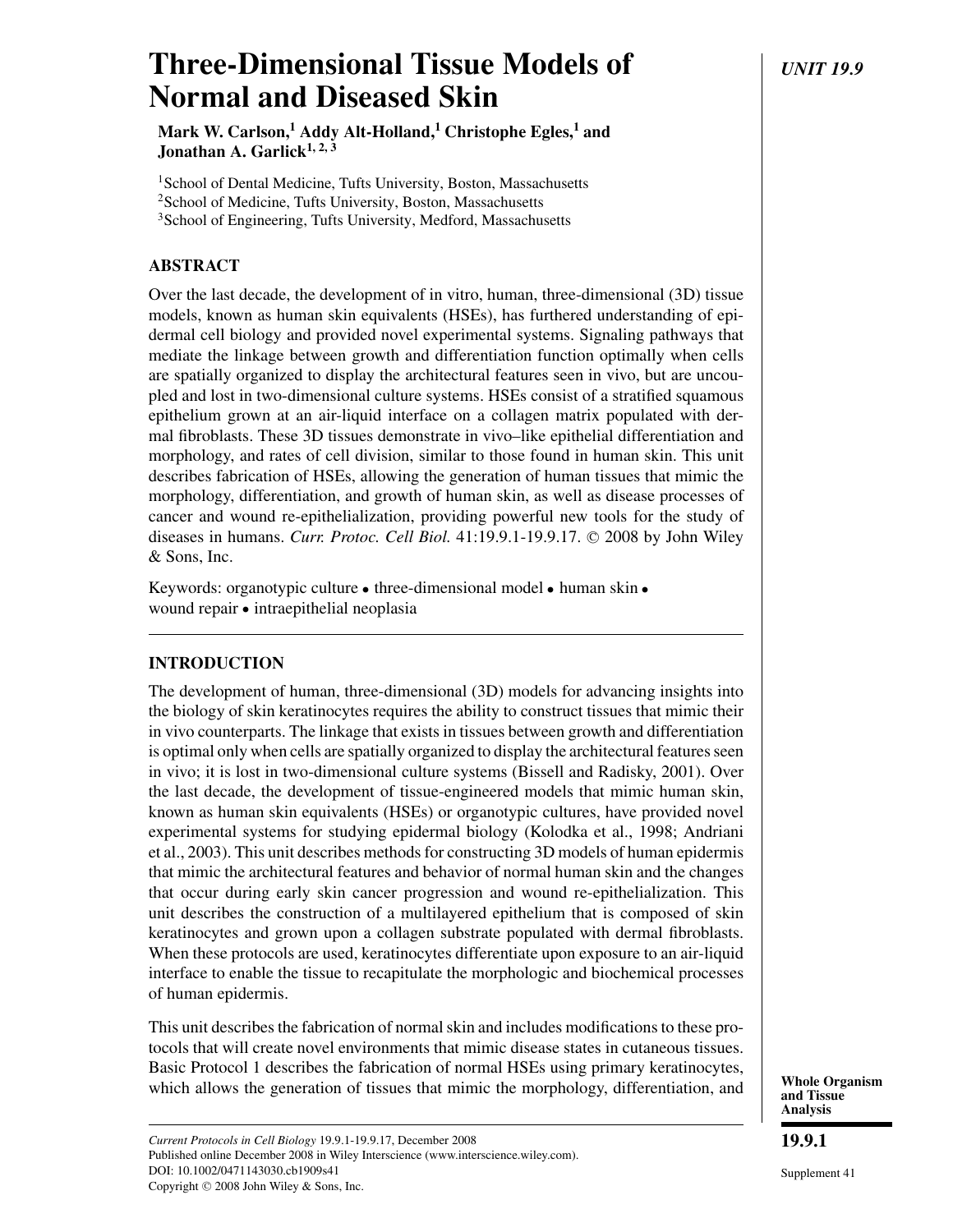growth of human epidermis. An Alternate Protocol provides a tissue model that mimics the early stages of skin cancer progression; it incorporates keratinocytes from both a normal and a squamous cell carcinoma cell line. Basic Protocol 2 describes a skin-like tissue model for cutaneous re-epithelialization, in which 3D tissues are wounded and keratinocytes close the wound defect to re-establish epithelial integrity. A Support Protocol addresses alternative substrates for fabrication of HSEs.

While the methods described below are for the fabrication of HSEs using skin keratinocytes, they can be adapted to grow tissues from other stratified epithelia, e.g., the oral and cervical mucosa, esophageal lining, laryngeal epithelium, and conjunctiva. It is suggested that efforts be made to optimize the growth of these cells in monolayer culture before incorporating them into HSEs.

*NOTE:* All solutions and equipment coming into contact with cells must be sterile, and proper aseptic technique should be used accordingly.

*NOTE:* All culture incubations should be performed in a humidified  $37^{\circ}$ C,  $5\%$  CO<sub>2</sub> incubator unless otherwise specified.

*BASIC PROTOCOL 1*

#### **CONSTRUCTION OF A THREE-DIMENSIONAL MODEL OF NORMAL HUMAN SKIN**

The 3D tissue model of normal skin consists of a stratified epithelium harboring differentiated keratinocytes that are grown on a contracted collagen matrix populated with dermal fibroblasts. As seen in the schematic figure describing HSE assembly (Fig. 19.9.1), normal tissues are constructed through the following sequential steps: (1) A thin, acellular layer of collagen (acellular collagen layer) is constructed first and acts as an attachment substrate for the cellular collagen that is fabricated above it. This thin layer prevents the cellular collagen from contracting from the insert membrane and detaching from it. (2) A collagen matrix with human dermal fibroblasts (cellular collagen layer) is constructed and allowed to contract for 7 days while submerged in medium. Fibroblasts mixed within the collagen gel remodel the matrix upon production of extracellular matrix (ECM) proteins and cause contraction of the gel. (3) After contraction is complete and the matrix is stabilized, keratinocytes are added to the surface of the matrix and allowed to attach to this substrate to generate a confluent cellular monolayer that will initiate tissue stratification (epithelialization). (4) Tissues are raised to an air-liquid interface to enable complete stratification, as well as full morphological and biochemical differentiation (tissue stratification, organization, and differentiation).

#### *Materials*

Human foreskin fibroblasts Fibroblast culture medium (see recipe) Acellular and cellular collagen matrices (see recipe) Feeder layer of mitotically inactivated mouse 3T3 fibroblasts (e.g., see Rheinwald and Green, 1975) Human neonatal foreskin keratinocytes Keratinocyte culture medium (see recipe) Trypsin/EDTA (see recipe) EDTA/PBS (see recipe) PBS (phosphate-buffered saline; Invitrogen, cat. no. 14190; also see *APPENDIX 2A*) Human skin equivalent (HSE) culture media (see Table 19.9.1) including: Epidermalization medium I Epidermalization medium II Cornification medium 10% (v/v) formalin

2 M sucrose

**Tissue Models of Normal and Diseased Skin**

**Three-Dimensional**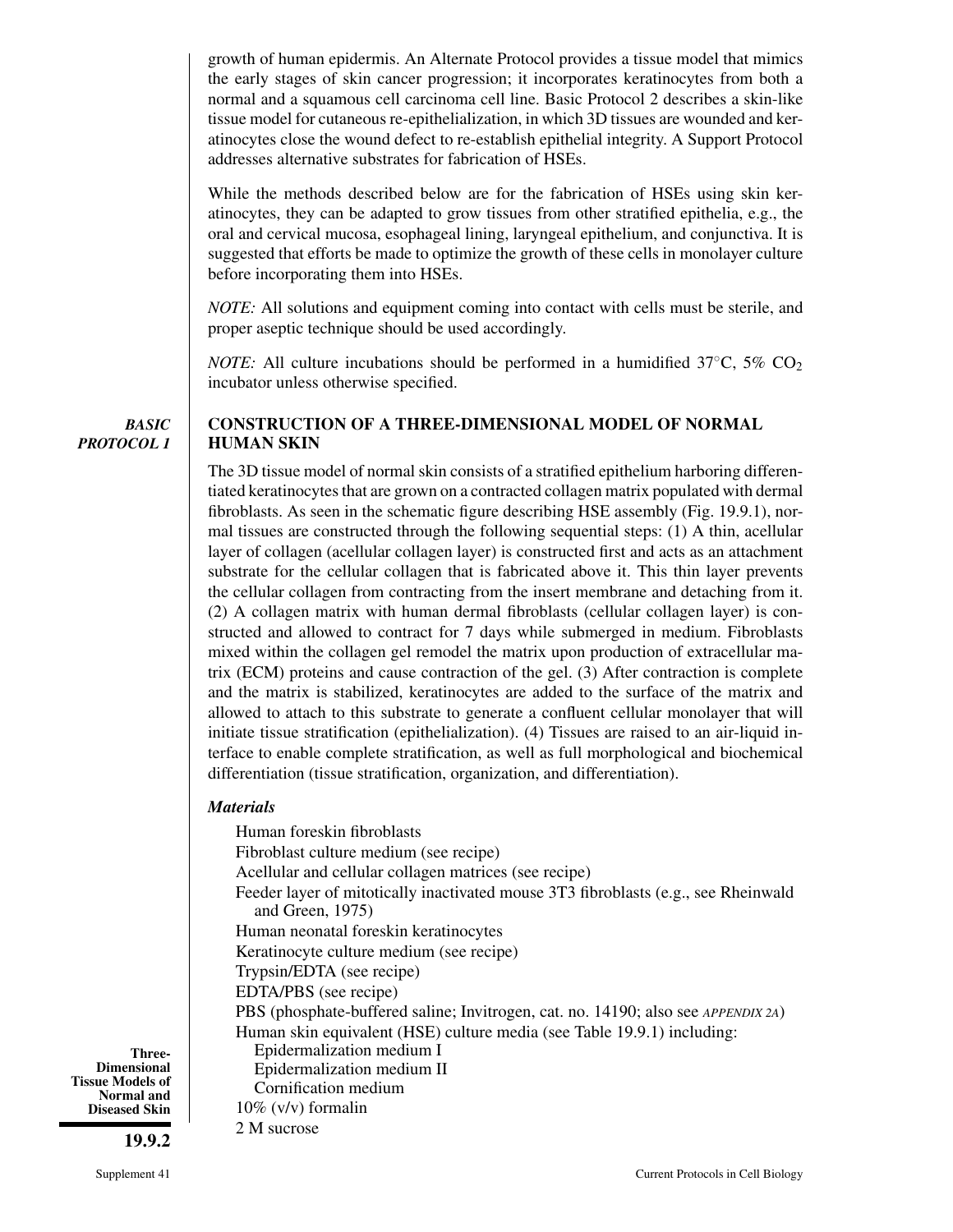Embedding medium: Tissue-Tek optimal cutting temperature (OCT) medium (Ted Pella)

Liquid nitrogen

Pipets, chilled 15 min at −20◦C before use 10-cm2 cell culture plates 6-well tissue culture plate with 3-μm porous polycarbonate membrane inserts (Organogenesis, cat. no. MS-10-3-5) 15-ml centrifuge tubes Centrifuge capable of 500-1000  $\times$  *g* Scalpel Tissue processing cassette Aluminum foil ∼2-cm bottle or cap (to use as a mold form) Narrow-tip forceps Metal rack (for embedded tissue) Styrofoam box Additional reagents and equipment for trypsinizing (*UNIT 1.1*) and counting (*UNIT 1.1*)

# *Fabricate cellularized collagen*

cells

1. Seed  $\sim$  1 × 10<sup>6</sup> human foreskin fibroblasts (HFFs) in 10 ml fibroblast culture medium to a standard 10-cm<sup>2</sup> cell culture dish so that they are almost confluent 1 day before incorporation into the collagen. Change the medium every 2 days.

*After the fibroblasts have been passaged once from the frozen state, they will reach confluency in* ∼*3 days.*

2. The day before incorporation, passage fibroblasts at a 9:10 split ratio, i.e., resuspend the trypsinized cells (see *UNIT 1.1*) in 10 ml fibroblast culture medium, and add 9 ml of the cell suspension to a new plate.

*Passaging cells from a confluent plate ensures a higher fraction of actively dividing cells upon incorporation into collagen gels.*

3. On the day of incorporation, prepare the acellular collagen mixture on ice. Use chilled pipets (15 min at  $-20\degree C$ ) to prevent warming of collagen when it is mixed. Avoid creating air bubbles when mixing.

*Preparing the mixture on ice prevents premature gelation.*

*Collagen should be a straw-yellow to light pink color to ensure optimal gelation. If the color is bright yellow, add a single drop of sodium bicarbonate and triturate until a straw-yellow color is seen.*

4. Add 1 ml acellular collagen matrix to each 6-well tissue culture plate insert. Ensure that the gel coats the entire bottom surface of the insert and allow it to gel 20 min at room temperature. Do not move the plate while the mixture is undergoing gelation.

*The color will turn pink when the collagen has fully gelled.*

5. Trypsinize (*UNIT 1.1*) with trypsin/EDTA, count viable cells in an aliquot (*UNIT 1.1*), and resuspend the fibroblasts to a final concentration of  $3 \times 10^5$  cells/ml.

*A total of 5*  $\times$  *10<sup>5</sup> fibroblasts will be used per 6-well plate.* 

6. Prepare the cellular collagen mixture on ice, adding the reagents in the order listed so that the cells (added last) will not be damaged by the acidic pH of the unneutralized collagen.

*It is important to neutralize the collagen so that the cells will not be damaged by the acid pH that exists before neutralization.*

**Whole Organism and Tissue Analysis**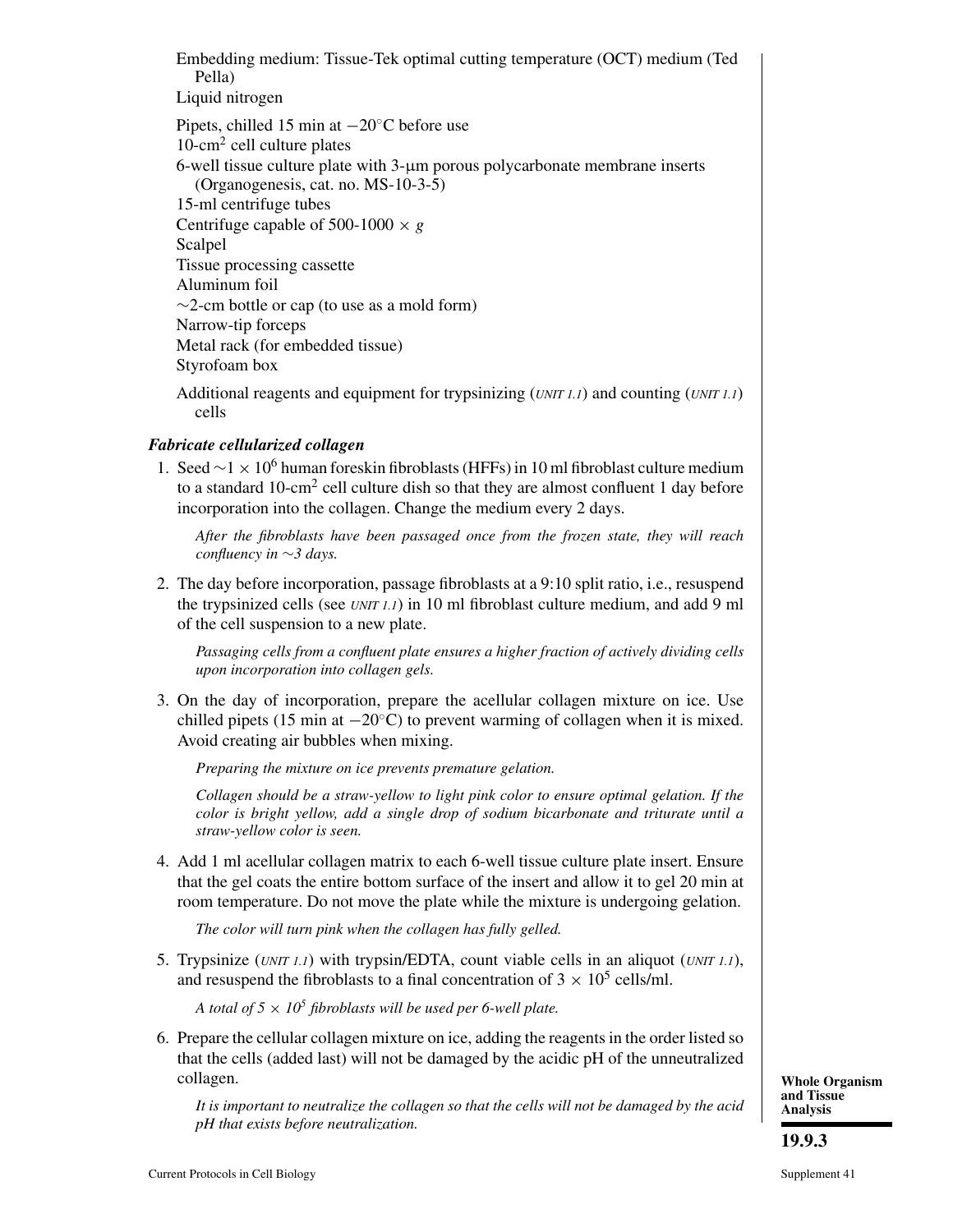

**Figure 19.9.1** Schematic of three-dimensional tissue construction. (**A**) A thin, acellular layer of collagen is first constructed; it provides an attachment substrate for the cellular collagen. (**B**) A collagen gel embedded with human dermal fibroblasts is layered onto the acellular layer. (**C**) While submerged in medium for 7 days, dermal fibroblasts remodel the collagen matrix, causing it to contract away from the walls of the insert. The contracted collagen forms a plateau. (**D**) Keratinocytes are then added to the center of the plateau of contracted collagen and allowed to attach to the collagen (or intervening substrate such as AlloDerm) to create a monolayer that will form the basal layer of the tissue. (**E**) Tissues are raised to an air-liquid interface to initiate stratification. Keratinocytes stratify and differentiate and form a suprabasal layer that mimics in vivo skin both morphologically and biochemically. (**F**) Further exposure to the air-liquid interface and additional feedings with cornification medium results in an increase in the thickness of the spinous and cornified layers of the tissue.

7. Add the fibroblasts to the mixture last, gently triturate the cellular matrix to evenly incorporate fibroblasts into the collagen matrix, and add 3 ml into each insert on top of the gelled acellular collagen matrix. Gently transfer the mixture to the incubator for 30 min.

**Three-Dimensional Tissue Models of Normal and Diseased Skin**

**19.9.4**

8. When the cellular matrix has turned pink and is completely gelled (usually less than 30 min), feed the gels with 12 ml of fibroblast culture medium by adding 10 ml of medium to the well around the insert and 2 ml of medium directly onto the insert.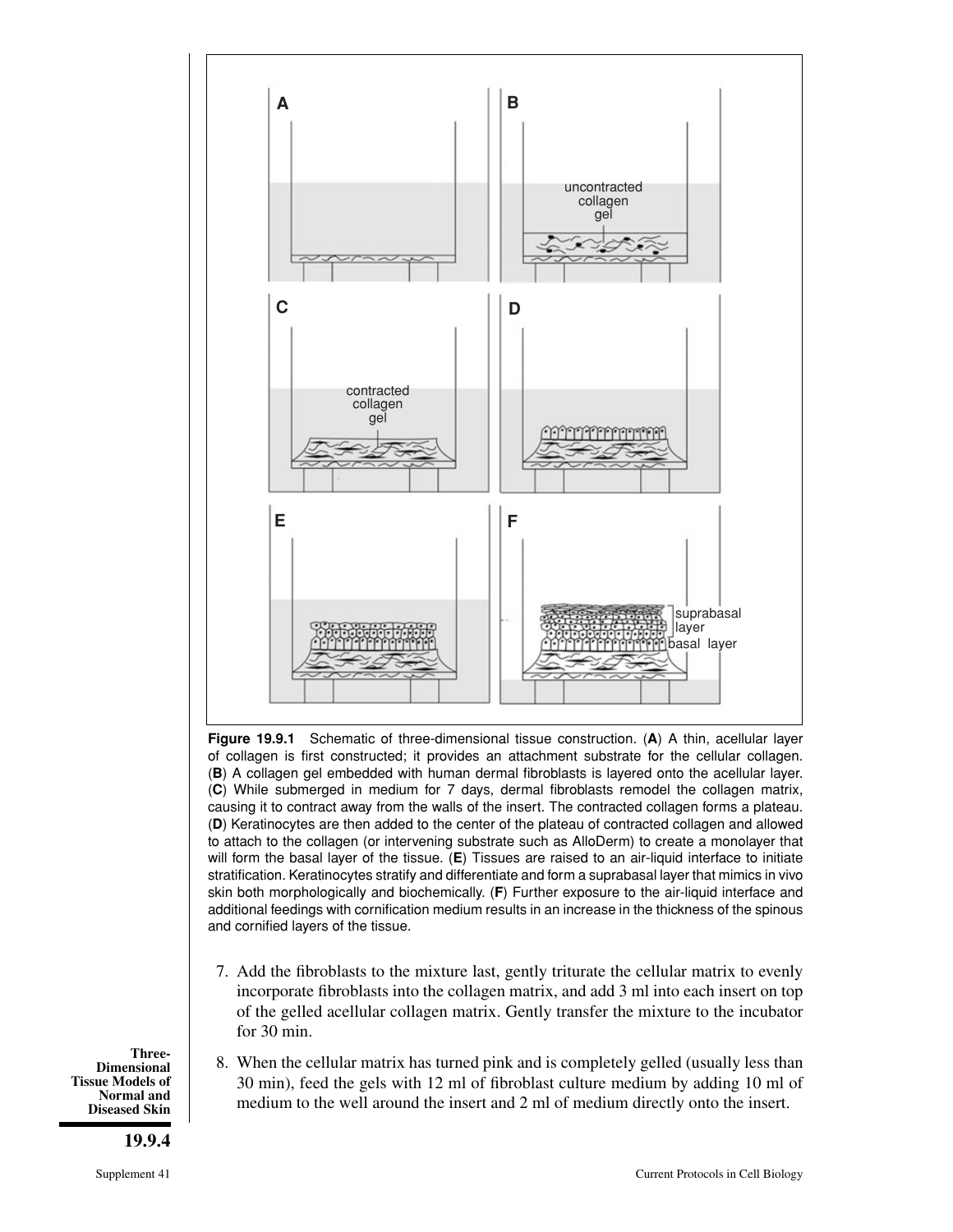| Ingredient                | <b>Stock</b><br>concentration | Final<br>concentration    | Epidermalization<br>$I$ (ml) | Epidermalization<br>$II$ (ml) | Cornification<br>(ml) |
|---------------------------|-------------------------------|---------------------------|------------------------------|-------------------------------|-----------------------|
| O1O medium <sup>b</sup>   |                               |                           | 363                          | 363                           | 237                   |
| Ham's F12 supplements     |                               |                           | 120                          | 120                           | 237                   |
| L-glutamine               | $200 \text{ mM}$              | $4 \text{ mM}$            | 10                           | 10                            | 10                    |
| Adenine $^b$              | $18 \text{ mM}$               | $40 \mu M$                | 1                            |                               |                       |
| Hydrocortisone $b$        | $500\times$                   | $1 \mu M$                 |                              |                               |                       |
| Triiodothyronine $(T3)^b$ | $500\times$                   | $20 \text{ nM}$           |                              |                               |                       |
| Transferrin $c$           | $5$ mg/ml                     | $10 \mu g/ml$             |                              |                               |                       |
| Insulin $^b$              | $5$ mg/ml                     | $10 \mu g/ml$             |                              |                               |                       |
| Progesterone $b$          | $2 \mu M$                     | $2 \text{ nM}$            | 0.5                          | 0.5                           | 0                     |
| $PES^c$                   | $500\times$                   | $1\times$                 |                              |                               |                       |
| Calcium chloride          | 0.5 <sub>M</sub>              | $1.8 \text{ }\mathrm{mM}$ | $\Omega$                     | 1.8                           | 1.8                   |
| $FBS^d$                   |                               |                           | 0.5                          | 0.5                           | 10                    |

#### **Table 19.9.1** Supplements for HSE Organotypic Media<sup>a</sup>

*a*Media construction for epidermalization I, epidermalization II, and cornification media, including stock concentrations, final concentration, and volume of each supplement for a 500 ml total volume.

*b*See recipe.

*<sup>c</sup>*Biosource.

*<sup>d</sup>*Fetal bovine serum (Hyclone, cat. no. 30071). The user is highly encouraged to test different FBS lots to find the optimal one. Lots used successfully by the authors include: ALG14153, AQC23532, AMA15402, and APB20546.

#### 9. Incubate the matrix 5 to 7 days to allow complete gel contraction.

*During the first few days, the sides of the gel contract and will form a plateau in the center. Gels are stable from 5 to 10 days after initial construction.*

#### *Add keratinocytes*

10. Aspirate off the medium from a feeder layer of mitotically inactivated mouse 3T3 fibroblasts and seed the feeder layer with  $1 \times 10^6$  keratinocytes in 10 ml keratinocyte culture medium. Grow keratinocytes to no more than 50% confluence to minimize the number of differentiated cells seeded onto the collagen matrix.

*We typically expand 3T3 feeder cells (J2 line preferred in our lab) in* ∼*20 T-125 flasks, which yield* <sup>∼</sup>*<sup>1</sup>* <sup>×</sup> *108 cells. It is important when expanding 3T3 cells to not let them lose their "stellate" morphology before irradiating; passage at* ∼*70% confluency during expansion is optimal.*

*Trypsinized suspensions of the cells should be lethally irradiated. The irradiation level is determined by the user to provide cells that will still attach and survive for* ∼*1 week, but will not continue to divide.*

*Frozen, irradiated cells last* ∼*3 months at* −*80*◦*C, or indefinitely in liquid nitrogen. Each batch should be tested to verify support of normal human keratinocyte growth before large 3D experiments are started.*

*After the keratinocytes have been passaged once from the frozen state, they will reach confluency in* ∼*3 days. One change of medium may be necessary.*

*Alternatively, keratinocytes can be grown in monolayer culture in a low-calcium, serumfree medium (see Critical Parameters).*

11. Remove the 3T3 feeder cells from the culture by incubating the dish in 5 ml EDTA/PBS for 5 min at 37◦C. Displace the 3T3 cells by gentle pipetting so that keratinocytes will remain attached.

*It is important not to allow the cultures to incubate for an excessive time in EDTA/PBS, as the keratinocytes may detach from the dish as well.*

**Whole Organism and Tissue Analysis**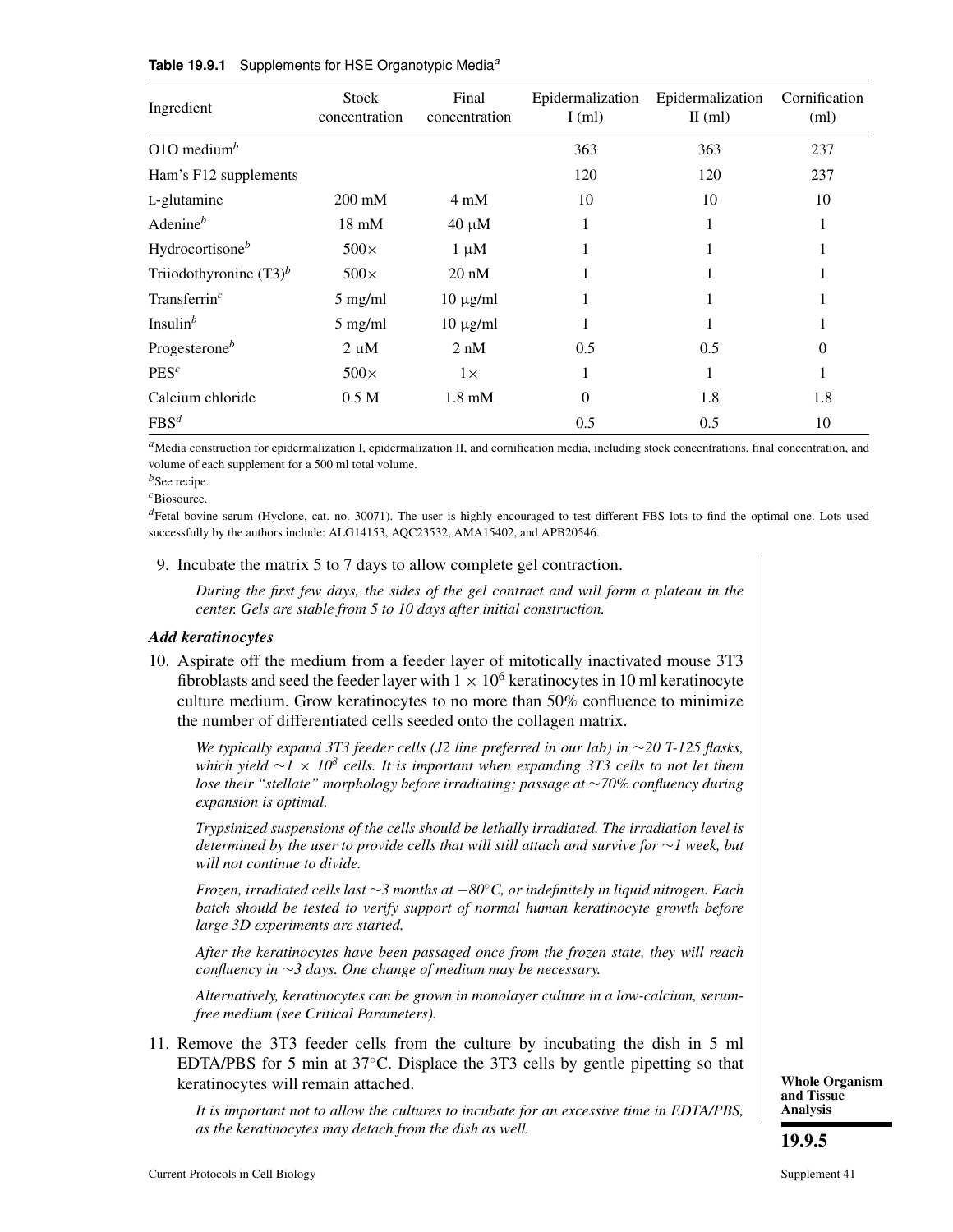- 12. As soon as the 3T3 cells have begun to detach, replace the EDTA/PBS with 5 ml PBS, gently rinse the plate three times with 5 ml PBS until all 3T3 cells have been completely removed, then remove the PBS, leaving only keratinocyte colonies attached to the dish.
- 13. Trypsinize (see *UNIT 1.1*) the keratinocytes with 2 ml trypsin/EDTA for 5 min at 37◦C to obtain a single-cell suspension. Transfer the detached cells into a 15-ml tube containing 9 ml keratinocyte culture medium (to neutralize the trypsin) and count viable cells in an aliquot (*UNIT 1.1*).
- 14. Dispense the desired number of cells into a 15-ml tube. Centrifuge the cells 5 min at  $1000 \times g$ , room temperature, and resuspend in a volume of epidermalization I medium so that a total of  $5 \times 10^5$  keratinocytes can be used per insert in 50  $\mu$ l.
- 15. Remove all fibroblast culture medium from the plates with the contracted collagen 20 min before seeding keratinocytes so that keratinocytes can be seeded onto a moist collagen gel.

*Keratinocytes should be seeded directly onto the contracted collagen gels in an aliquot of 50*  $\mu$ *l containing 5*  $\times$  *10<sup>5</sup> cells. To modify the nature of the substrate on which keratinocytes are seeded, de-epidermalized dermis or coated polycarbonate inserts can be applied directly on top of the contracted collagen gels at this point (see the Support Protocol for specialized substrates).*

- 16. Carefully add 50 μl of the cell suspension to the center of the contracted collagen gel (or onto the center of the intervening substrate placed on the collagen gel). Do not move the plate for 15 min, to allow the keratinocytes to attach. Then incubate 30 to 60 min at 37◦C (without any additional medium) to allow the keratinocytes to fully adhere.
- 17. Add 12 ml of epidermalization I medium to each insert, adding 10 ml to the bottom of the well and 2 ml gently into the insert on top of the keratinocytes. Incubate at 37◦C.
- 18. Feed each culture with medium every 2 days with appropriate HSE culture media as follows:
	- a. Day 4: Add 12 ml epidermalization II medium.
	- b. Day 6 until termination of the experiment: Add 7 ml cornification medium to the bottom of the well so that the insert just contacts the medium every two days. Aspirate medium from the inside of the insert so that tissues can be grown at the air-liquid interface.

*The morphological appearance of tissues at various stages of their development is shown in Figure 19.9.2.*

#### *Harvest tissues for analysis*

- 19. Remove the medium from the inserts and gently rinse tissues twice in 5 ml PBS.
- 20. Cut away the insert membrane from the plastic insert at its base using a scalpel, and bisect the culture.

#### *To fix the tissue*

21a. Place one half of the culture in a tissue processing cassette and immediately immerse in 10% formalin for 1 hr.

*Tissues are very thin and thus only require a short fixation (1 hr).*

22a. Proceed with tissue processing and paraffin embedding by sequential dehydration in graded ethanols and xylene, using standard techniques.

**Three-Dimensional Tissue Models of Normal and Diseased Skin**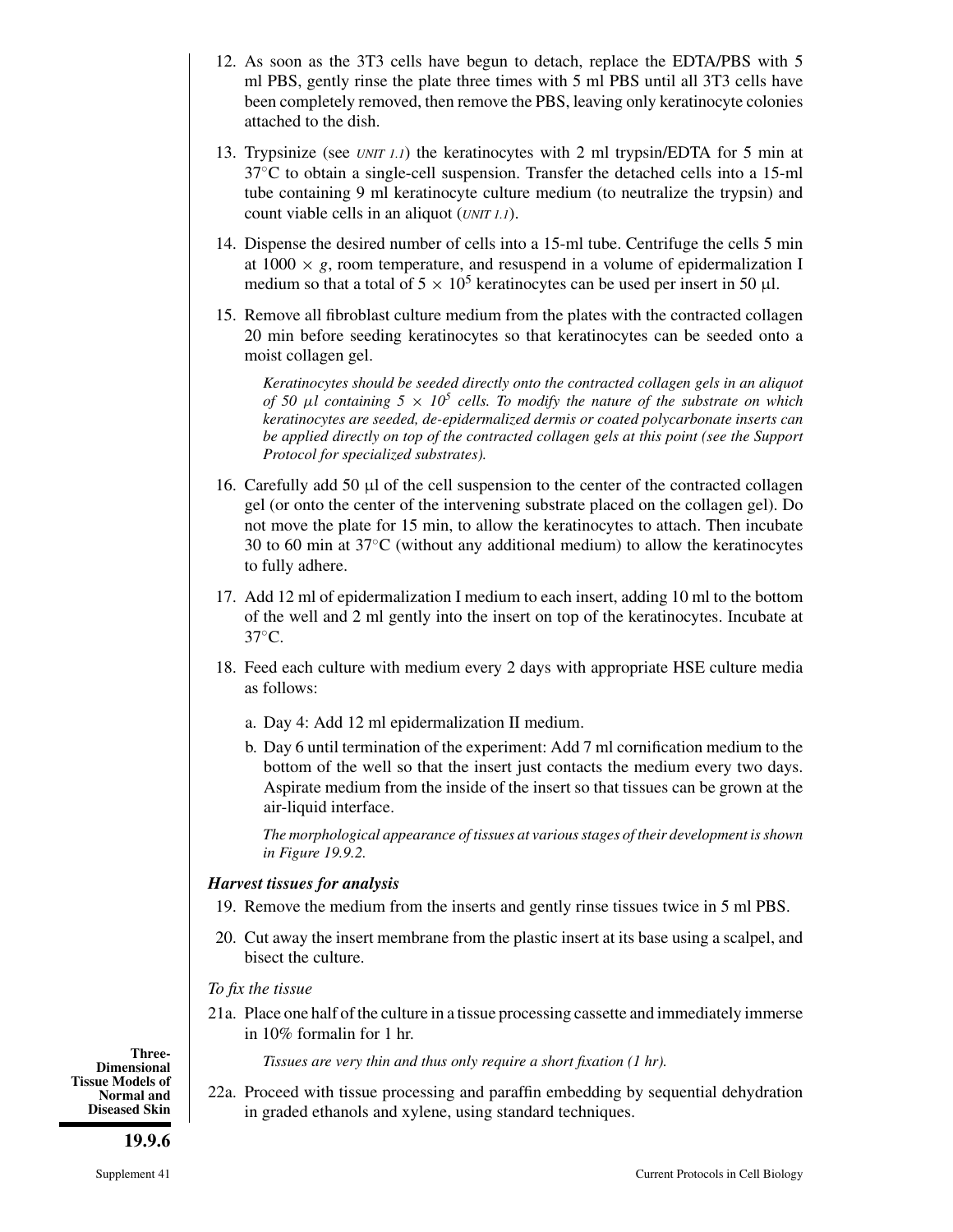

**Figure 19.9.2** Morphologic development of human skin equivalents. Keratinocytes were grown directly on collagen gels for 4 days (**A**), 6 days (**B**), and 10 days (**C**). (A) Early epithelial development, evidenced by a thin epithelium, is seen while tissues are still submerged in epidermalization II medium. (B) The epithelium demonstrates a greater degree of tissue architecture and organization, demonstrated by the presence of cuboidal basal cells, after the tissue is exposed to the air-liquid interface for 2 days. (C) Full morphologic differentiation and stratification are seen after cells are exposed to the air-liquid interface for 6 days. Note that the clear space between the epidermis and dermis in panels A and B likely represents separation along the epithelium-stromal interface due to incomplete organization of the basement membrane at early time points of tissue development. A more mature tissue (C) has a more well developed basement membrane and is more resistant to separation during tissue processing.

> **Whole Organism and Tissue Analysis**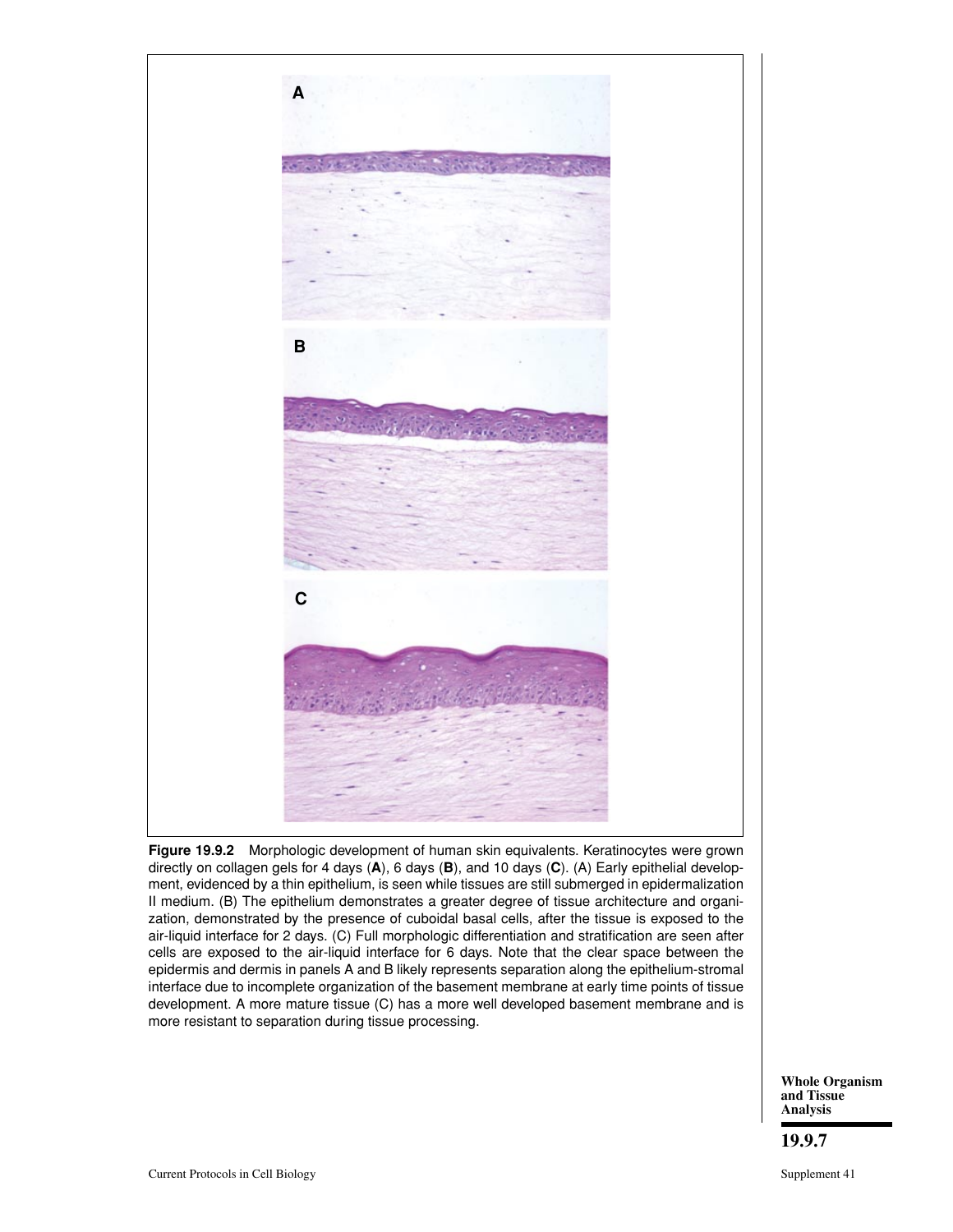*To preserve the tissue by freezing*

21b. Place the other half of the tissue in a 2 M sucrose solution. Soak the tissue in the sucrose solution at least 1 hr, but not more than 24 hr, at  $4°C$ .

*Sucrose replaces water in the hydrated collagen gel and protects against freezing damage during embedding and processing.*

- 22b. Make a small mold with aluminum foil, using the cap or bottom of a small bottle (roughly 2 cm in diameter) as a form. Fill three-quarters of the mold with embedding medium.
- 23b. Gently remove the tissue from the sucrose using narrow-tip forceps, making sure to keep the tissue on the nylon insert membrane. Gently touch the membrane side of the tissue to a Kimwipe to remove excess sucrose solution.
- 24b. Place the tissue in the embedding medium and allow the tissue to soak 20 to 30 min at room temperature.
- 25b. Place a metal rack inside a Styrofoam box and fill it with liquid nitrogen to a height just under the top of the metal rack. Place the aluminum foil mold on top of the rack and stand the tissue inside to an upright position.

*The liquid nitrogen vapors will freeze the embedding medium and tissue in about 5 min. The tissue can then be stored for decades at* −*80*°*C*.

#### *SUPPORT PROTOCOL* **INCULDING SPECIALIZED SUBSTRATES FOR GROWTH OF HUMAN SKIN EQUIVALENTS ON BASEMENT MEMBRANE OR EXTRACELLULAR MATRIX PROTEINS**

Specific applications may necessitate growing 3D tissues on basement membrane or defined extracellular matrix proteins using either de-epidermalized dermis or a coated polycarbonate membrane, respectively.

#### *Materials*

AlloDerm (de-epidermalized basement membrane; LifeCell, cat. no. 102-009) PBS (phosphate-buffered saline; Invitrogen, cat. no. 14190; also see *APPENDIX 2A*) 6-well cell culture PET membrane inserts coated with the appropriate material: Collagen I (Becton-Dickinson, cat. no. 354442) Laminin I (Becton-Dickinson, cat. no. 354446) Fibrillar Collagen I (Becton-Dickinson, cat. no 354472) Fibronectin/collagen I (Becton-Dickinson, cat. no 354633) Fibronectin (Becton-Dickinson, cat. no 354440) Collagen IV (Becton-Dickinson, cat. no 354544)

Serum-free, low-glucose Dulbecco's modified Eagle medium (DMEM; Invitrogen)

1.4-cm stainless steel dermatological punch (Delasco, cat. no. KP-14) Scalpel

*To make de-epidermalized dermis substrate:*

- 1a. Cut the de-epidermalized dermis (AlloDerm) with a dermatological punch to fit the diameter of the contracted collagen gel.
- 2a. Rehydrate the substrate in PBS 1 hr at 37◦C before use.

*To make coated insert substrates*

1b. Cut the coated membrane from the inserts with a dematological punch.

2b. Rehydrate the coated membranes in serum-free DMEM for 1 hr at 37◦C.

**Three-Dimensional Tissue Models of Normal and Diseased Skin**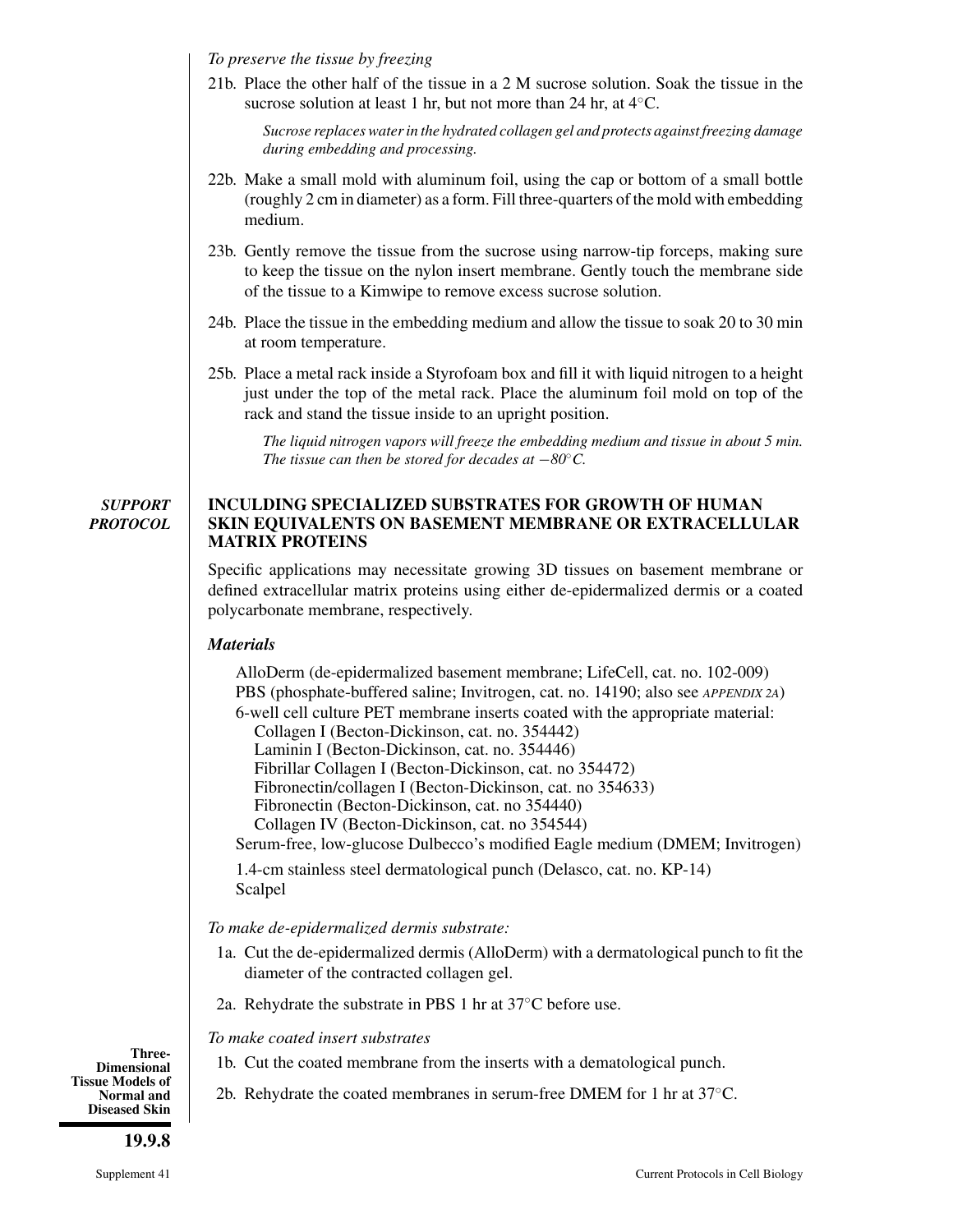#### *Add membrane or coated insert to collagen*

3. Layer the de-epidermalized membrane or the coated membrane from the insert onto the contracted collagen gel 20 min before adding keratinocytes in step 15 of Basic Protocol 1.

# **FABRICATION OF THREE-DIMENSIONAL MODEL OF HUMAN SKIN CANCER**

The tissue microenvironment is defined by the complex network of intercellular interactions that are mediated by physical attachment (as in direct cell-cell or cell-extracellular matrix interactions) and by biochemical signals mediated by soluble molecules (Hagios et al., 1998). Cell adhesion is essential for the assembly of cells into 3D tissues and is required to maintain normalization of tissue architecture and homeostasis. In this way, cells receive adhesive cues that control their polarity, proliferation, differentiation, and survival. In recent years, evidence has accumulated that cancer is a disease of altered tissue architecture and that neoplastic progression is a consequence of abnormal interactions between tumor cells and their tissue microenvironment. As a result, it is essential to study the impact of the tissue microenvironment on cancer progression in human tissues that incorporate 3D tissue context so that they faithfully mimic their in vivo counterparts. Monolayer, 2D culture systems do not generate the spatially organized, 3D structures that are seen in vivo and have been of limited use in studying complex cellular responses. These inherent limitations have driven the construction of 3D tissue models that now provide novel experimental paradigms for studying cancer progression in biologically relevant tissues.

In one example of such tissue fabrication, it is now possible to construct 3D models of cutaneous, human squamous cell carcinoma that replicate multiple stages of its progression. To recapitulate the precancerous stages of progression of skin cancer, 3D tissue models must be constructed to reflect alterations in cell-cell interactions that could propel the tissue towards a neoplastic fate (Margulis et al., 2005). This has been accomplished by developing tissue models in which the fate of potentially malignant cells can be mapped by mixing normal keratinocytes with genetically-marked (with β-galactosidase) tumor cells at varying ratios to mimic precancerous conditions. We have previously found that interactions between genetically marked tumor cells and adjacent normal cells lead to tissue normalization and elimination of tumor cells when the two cell types are mixed in a ratio greater than 1:1 (normal cells/tumor cells) (Javaherian et al., 1998). Thus potentially malignant cells enter a quiescent state known as intraepithelial dormancy, in which the neoplastic potential of the tissue is conditionally suppressed and not realized. These studies have used 3D tissue models to directly implicate tissue architecture mediated by cell-cell interactions as a dominant regulator of the neoplastic phenotype.

Carcinoma cell lines can be grown as pure cultures at an air-liquid interface to simulate a carcinoma in situ, or they can be grown as mixtures with normal keratinocytes to mimic an earlier stage of epithelial dysplasia. Previous studies with different SCC cell lines indicate that tumor cells may either be maintained as individual cells within the tissue (Javaherian et al., 1998), or they may undergo intraepithelial expansion (Vaccariello et al., 1999). These tissues can be constructed by following the steps in Basic Protocol 1 for construction of normal skin equivalents and including the modifications presented below.

# *Additional Materials (also see Basic Protocol 1)*

Cancer cell line of interest

- 1. Prepare cellularized collagen as described in Basic Protocol 1, steps 1 to 9.
- 2. Prepare a single cell suspension of normal keratinocytes as described in Basic Protocol 1, steps 10 to 13.

**Whole Organism and Tissue Analysis 19.9.9**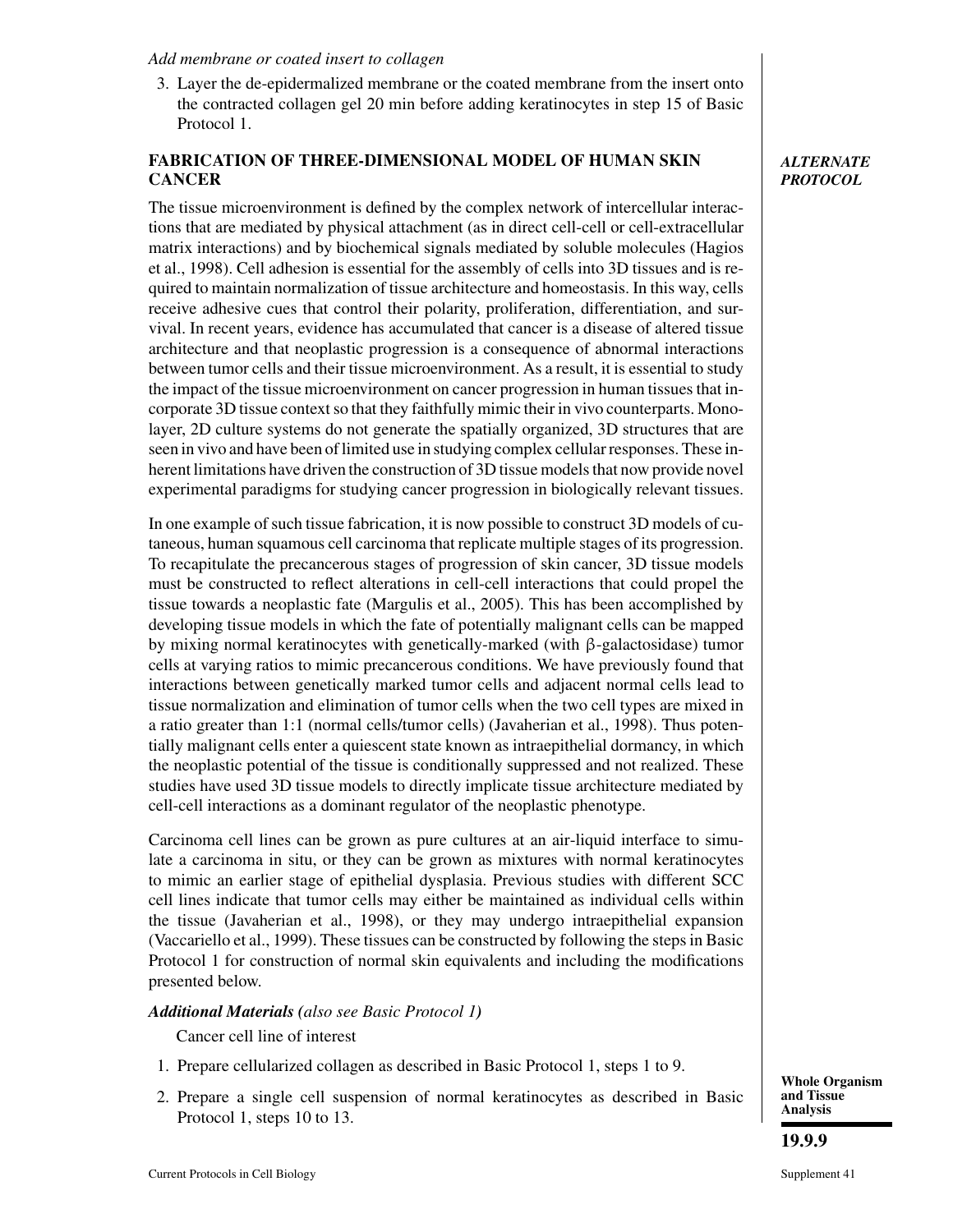- 3. Culture the desired cancer cell line in a 10-cm2 tissue culture dish in medium appropriate to the cell line.
- 4. Prepare a single cell suspension by incubating the cells with trypsin/EDTA for 5 min. at 37◦C. Transfer the detached cells to a 15-ml tube and count viable cells in an aliquot (*UNIT 1.1*).
- 5. Dispense the desired number of normal keratinocytes and cancer cells into separate 15-ml tubes. Centrifuge the cells 5 min at  $2000 \times g$ , room temperature.
- 6. Resuspend each cell pellet in an appropriate volume of epidermalization I medium at  $5 \times 10^5$  cells/50 μl.
- 7. Mix cancer cells with normal keratinocytes in the desired ratio, and seed a total of  $5 \times 10^5$  combined cells/50 µl for each insert.
- 8. Proceed with Basic Protocol 1, starting at step 15, to culture tissues at the air-liquid interface and harvest for analysis.

*BASIC PROTOCOL 2*

# **FABRICATION OF THREE-DIMENSIONAL WOUND HEALING MODEL OF HUMAN SKIN**

In vitro studies of wound re-epithelialization have often been limited by their inability to simulate wound repair as it occurs in humans. For example, wound models using skin explants or monolayer, submerged keratinocyte cultures demonstrate limited stratification, partial differentiation, and hyperproliferative growth culture systems have been helpful in studying keratinocyte migration in response to wounding. However, they have been of limited use in studying the complex nature of keratinocyte response during wound repair, as these cultures do not provide the proper tissue architecture to study the in vivo wound response.

We have previously found that HSEs adapted to study wound repair in human epithelium simulate the chronology of events that occur during re-epithelialization in human skin, and we have advanced the understanding of the healing of wounds in human skin and other stratified epithelia (Garlick and Taichman, 1994b; Garlick et al., 1996). This tissue model has allowed direct determination of the key response parameters of wounded epithelium including cell proliferation, migration, differentiation, growth-factor response, and protease expression. The application of tissue engineering technology demonstrates the utility of HSEs in studying phenotypic responses that are characteristic of the switch from a normal to a regenerative epithelial tissue during wound re-epithelialization.

This protocol describes a method for determining the response of HSEs that mimics reepithelialization of wounded human skin, from the initiation of keratinocyte activation until restoration of epithelial integrity. Using these protocols, HSEs are fabricated as described in Basic Protocol 1. They are wounded 7 days after keratinocytes are seeded onto the contracted collagen gel. One week before wounding these tissues, an additional collagen gel, using both acellular and cellular collagen, is fabricated; this gel serves as a substrate to which the wounded tissue will be transferred. This method requires sequencing the experiment so that preparation of the additional collagen gel will be initiated one week in advance of wounding (see Fig. 19.9.3), i.e., at approximately the same time that the keratinocytes are seeded onto the first collagen matrix.

#### *Materials*

- Human skin equivalent (HSE; see Basic Protocol 1, steps 1-18) with keratinocyte cultures at day 7
	- Contracted collagen gel (prepared 1 week in advance of the wounding; Basic Protocol 1 steps 1-9)
- Cornification medium (see Table 19.9.1)

**Three-Dimensional Tissue Models of Normal and Diseased Skin**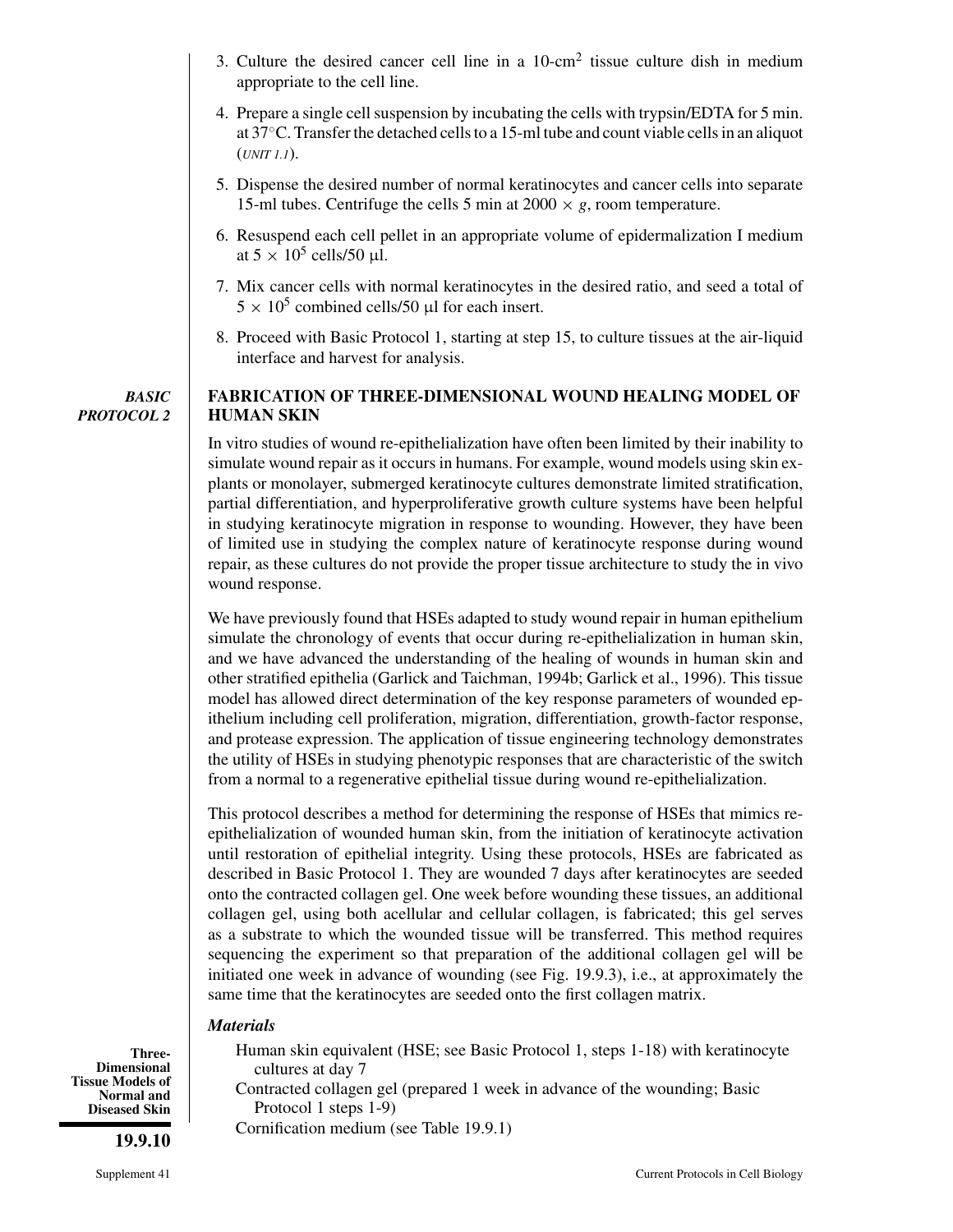10-cm2 sterile tissue culture dish 1.4-cm stainless steel dermatological punch (Delasco, cat. no. KP-14), optional Forceps Dental mirror Scalpel with #22 blade, sterile

#### *Wound the tissue*

- 1. Aspirate all medium from the HSE culture after 7 to 10 days of culture.
- 2. Remove the insert from the well and place it upside down in a sterile dish.
- 3. Using a scalpel, cut away the insert membrane and place the culture in a 10-cm2 sterile dish right-side up.
- 4. Trim the culture with the scalpel by cutting around the raised, mesa-like region to remove the part of the collagen gel not covered by keratinocytes.

*This will facilitate the removal and transfer of the wounded tissue from the membrane.*

5. Wound the cultures with either an incisional or excisional wound.

*An incisional wound can be generated by incising tissues with a scalpel in a way that will allow the wound edges to be separated to generate an elliptical wound.*



**Figure 19.9.3** Three-dimensional tissue model of wound re-epithelialization: schematic (upper panels) and photomicrographs (lower panels; magnification: 5×). (**A**) A wound is generated through the full thickness of a human skin equivalent (HSE) and the excised tissue is removed. (**B**) The wounded tissue is placed on a second, contracted collagen gel. (**C**) Keratinocytes undergo migration to close the wound gap. (**D**) Keratinocytes have restored epithelial integrity, have closed the wound gap, and undergo stratification.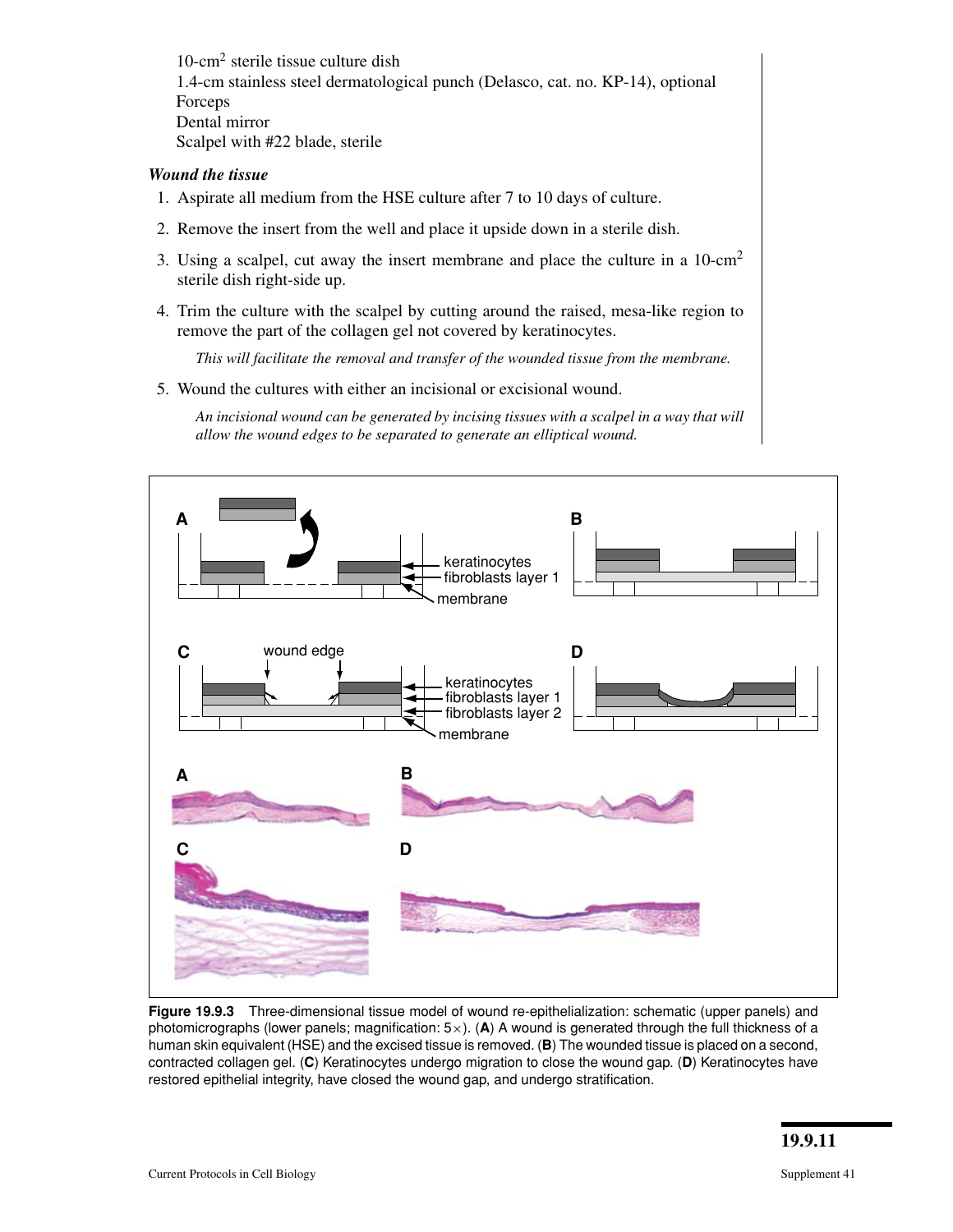*An excisional wound can be generated using an elliptical dermatological punch that completely penetrates the center of the tissue through the epidermis, collagen, and membrane. The excised tissue can be fixed and preserved for H&E staining in 10% formalin.*

#### *Transfer tissue to new gel*

6. Use forceps to gently lift the edge of the wounded tissue by separating the collagen gel from the membrane. Drag the tissue onto a dental mirror while leaving the membrane behind.

*The transfer may be easier if the mirror is moistened with medium.*

- 7. Unfold any wrinkles in the culture by gently moving the tissue back and forth on the mirror using the forceps. Once the culture is smooth, pull one side of the culture slightly over the edge of the mirror.
- 8. Move the mirror directly over the second contracted collagen matrix so that the edge of the mirror and wounded tissue are in contact with the matrix. Slide the tissue onto the second collagen gel by teasing it gently with a closed forceps as the mirror is slowly pulled away, leaving the culture on the contracted collagen gel.
- 9. Using the forceps, tease apart the tissue wounded by incision to create an elliptical space that should be 2 to 3 mm at its greatest width. Smooth the tissue with the forceps to ensure that it is completely free of any folds or wrinkles.
- 10. Maintain the tissue at an air/liquid interface by adding 8 ml of cornification medium beneath the insert, and change the medium every 2 days until the end of the experiment.

#### *Histologically analyze wound repair*

11. For histological analysis, process the tissue as described in Basic Protocol 1, steps 19 to 25, making sure to bisect the tissue perpendicular to the long axis of the wound (i.e., along the greatest width of the wound). Mount the tissue for sectioning en face so that the greatest width of the wound is sectioned first.

*It is essential to capture the first two sections as these will be the most informative sections of the wound.*

# **REAGENTS AND SOLUTIONS**

*Use deionized, distilled water in all recipes and protocol steps. For common stock solutions, see APPENDIX 2A; for suppliers, see SUPPLIERS APPENDIX.*

#### *Acellular and cellular collagen matrices*

10× MEM (minimum essential medium with Earle's salts; Cambrex, cat. no. 12-684F)

200 mM L-glutamine (Invitrogen, cat. 25030-081) Fetal bovine serum (FBS; Hyclone, cat. SH30071) 187 μl 71.2 mg/ml NaHCO<sub>3</sub> (Cambrex, cat. no. 17-605E) Bovine type I collagen (Organogenesis, cat. no. 200-055)  $3 \times 10^5$  fibroblasts/ml (see Basic Protocol 1)

*NOTE:* Keep all components on ice and mix in the order listed to avoid alteration in pH that will result in inability of collagen to gel.

See Table 19.9.2 for volumes to use for acellular and cellular matrix construction. Prepare fresh and use immediately. Do not store the final matrix.

**Three-Dimensional Tissue Models of Normal and Diseased Skin**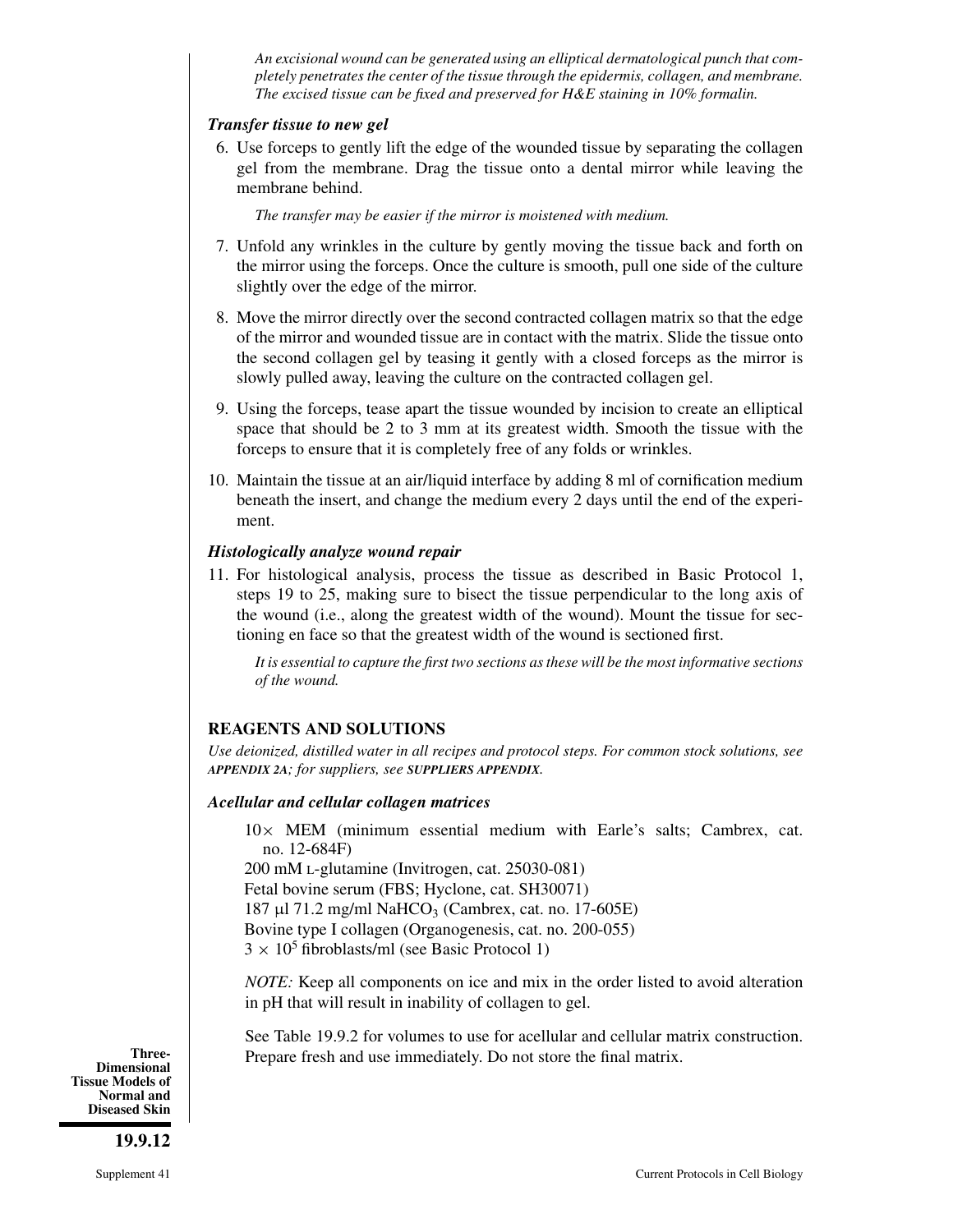#### **Table 19.9.2** Construction of Collagen Matrix

| Component <sup>a</sup> | Acellular collagen matrix $^b$ | Cellular collagen matrix <sup>b</sup> |
|------------------------|--------------------------------|---------------------------------------|
| $10\times$ MEM         | $0.6$ ml                       | $1.8$ ml                              |
| L-glutamine            | $54 \mu l$                     | $162.5 \text{ µl}$                    |
| <b>FBS</b>             | $0.68$ ml                      | $2.02$ ml                             |
| Sodium bicarbonate     | $187 \mu l$                    | $0.56$ ml                             |
| Collagen               | $5 \text{ ml}$                 | $15 \text{ ml}$                       |
| <b>Fibroblasts</b>     |                                | $1.65$ ml                             |

*<sup>a</sup>*See recipe for acellular and cellular collagen matrix components for more information about component solutions and the fibroblast suspension.

*b*Component volumes are listed for the construction of acellular collagen and cellular collagen matrices. Volumes are for six inserts. Use 1 ml per insert for acellular collagen matrix and 3 ml per insert for cellular collagen matrix.

#### *Adenine, 18 mM*

Dissolve 0.972 g adenine (MP Biomedicals, cat. no. 100190) in 2.4 ml 4 N NaOH. Bring to 400 ml with water. Store up to 1 year at  $-20^\circ$ C.

#### *Cholera toxin, 10***−***<sup>7</sup> M*

Dissolve cholera toxin (Sigma, cat. no. C-8052) at 9 ng/ml in water and store up to 1 year at  $-20^\circ$ C.

#### *EDTA/PBS*

50 ml of 5 mM EDTA: dilute 5 ml of 0.5 M EDTA, pH 8.0 (Invitrogen, cat. no. 15575) to 500 ml with PBS (Invitrogen, cat. no. 14190; also see *APPENDIX 2A*); store up to 1 year at room temperature

#### *EGF, 10 μg/ml*

Dissolve human recombinant epidermal growth factor (EGF; Austral Biological) at 10 μg/ml in 0.1% (v/v) bovine serum albumin (BSA; tissue culture tested); store up to 1 year at  $-20^\circ$ C.

#### *Fibroblast culture medium*

500 ml serum-free, low-glucose Dulbecco's modified Eagle medium (DMEM; Invitrogen)

55.6 ml fetal bovine serum (FBS; Hyclone, cat. no. SH30071; 10% final)

5.6 ml 800 mM HEPES (see recipe; 8 mM final)

3.4 ml 100× penicillin/streptomycin (Invitrogen)

Store up to 2 weeks at 4◦C

#### *HEPES, 800 mM*

Dissolve 47.24 g HEPES (Sigma) in 250 ml H<sub>2</sub>O. Store up to 1 year at  $-20^{\circ}$ C.

#### *Hydrocortisone, 0.25 mg/ml (500***×***)*

Dissolve 0.0538 g hydrocortisone (Sigma) in 200 ml  $H_2O$ . Store up to 1 year at  $-20^\circ$ C.

*The concentration in this solution is 0.55 mM.*

#### *Insulin, 5 mg/ml*

Dissolve 50 mg insulin (Sigma) in 10 ml of 0.005N HCl. Store up to 1 year at  $-20^\circ$ C.

**Whole Organism and Tissue Analysis**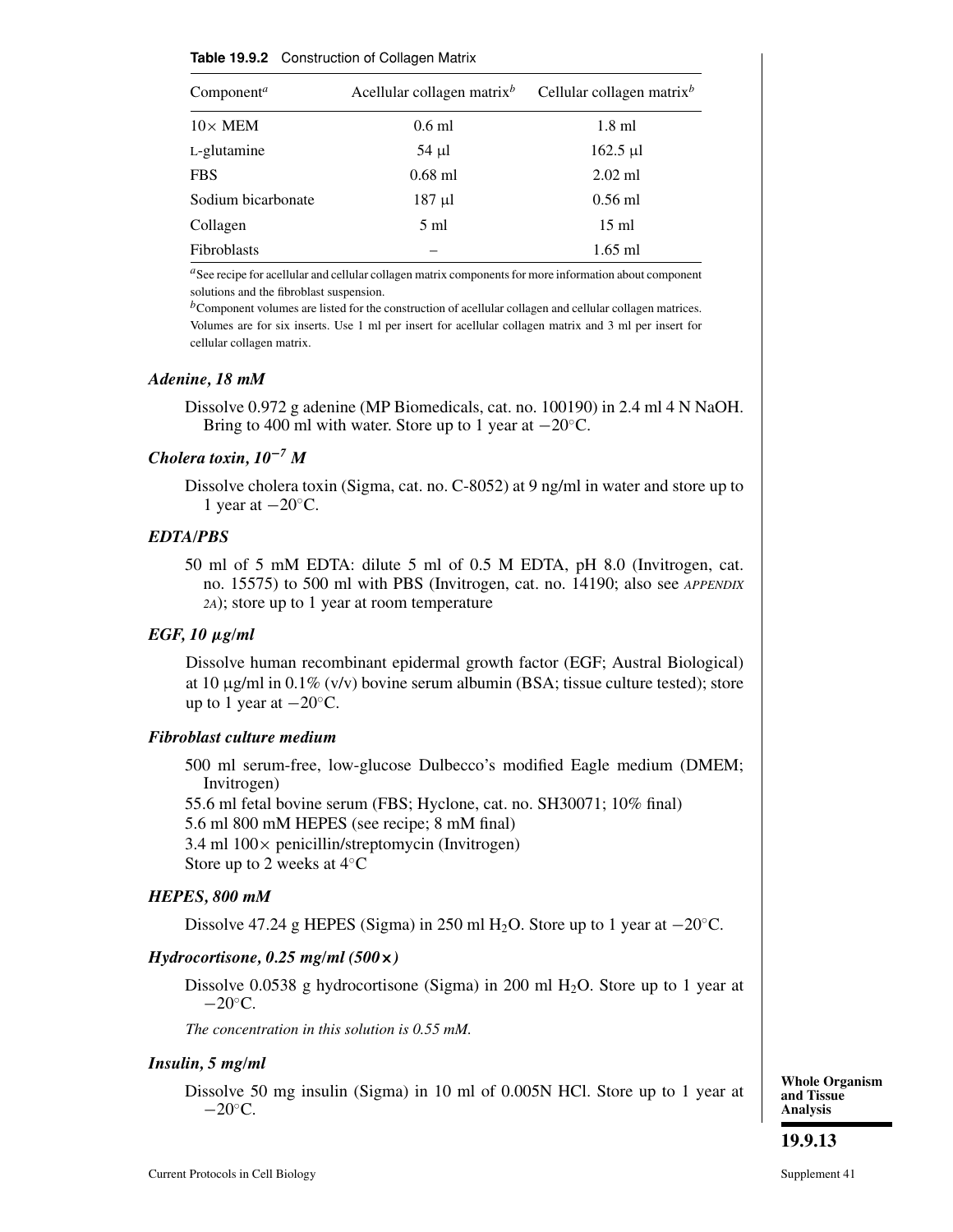#### *Keratinocyte culture medium*

338 ml serum-free, low-glucose Dulbecco's modified Eagle medium (DMEM; Invitrogen) 112 ml F12 nutrient mixture (Ham), containing L-glutamine (Invitrogen)

25 ml fetal bovine serum (FBS; Hyclone, cat. no. SH30071; 5% final)

5 ml 18 mM adenine (see recipe; 0.18 mM final)

3.4 ml  $100 \times$  penicillin/streptomycin (Invitrogen)

5 ml 800 mM HEPES (see recipe; 8 mM final)

1 ml 0.25 mg/ml hydrocortisone (see recipe; 0.5 μg/ml final)

0.5 ml  $10^{-7}$  M cholera toxin (see recipe;  $10^{-10}$  M final)

0.5 ml 10 μg/ml EGF (see recipe; 10 ng/ml final)

0.5 ml 5 mg/ml insulin (see recipe; 5 μg/ml final)

Store up to 2 weeks at 4◦C

CAUTION:*Cholera toxin is very toxic. Use appropriate precautions when handling stock solutions.*

#### *O1O Medium*

43 g DME powder, containing no glucose and no  $CaCl<sub>2</sub>$  (JRH Biosciences, special order) 5 liters  $H_2O$ 

 $0.5$  g MgSO<sub>4</sub> 18.5 g NaHCO<sub>3</sub> Store up to 6 months at 4◦C

# *Progesterone, 2 μM*

Dissolve 1 mg progesterone (Sigma, cat. no. P-8783) in 1 ml absolute ethanol and then add 14.7 ml  $H_2O$ . Dilute 1 ml of this solution in 100 ml serum-free, low glucose Dulbecco's modified Eagle medium (DMEM; Invitrogen). Store up to 1 year at −20◦C

#### *Triiodothyronine (T3), 500***×**

1 ml 3,3 ,5-triiodo-L-thyronine sodium salt (Sigma, T-5516) 99 ml  $H<sub>2</sub>O$ Store up to 6 months at 4◦C

# *Trypsin/EDTA*

- 50 ml of 0.1% (v/v) trypsin: prepared by diluting 50 ml 0.25% trypsin (Invitrogen, cat. no. 15050) with 75 ml PBS (Invitrogen, cat. no. 14190; also see *APPENDIX 2A*); store up to 1 year at  $-20\degree C$
- 50 ml of 5 mM EDTA: prepared by diluting ultrapure 0.5 M EDTA, pH 8.0 (Invitrogen, cat. no. 15575) with PBS; store up to 6 months at room temperature Store up to 1 year at  $-20^\circ \text{C}$

#### **COMMENTARY**

#### **Background Information**

A biologically relevant 3D human tissue model of epidermis must faithfully recreate the morphological and biochemical features of the in vivo tissue. Upon fabrication, HSEs become spatially organized as they undergo growth and differentiation, due to stromal-epidermal communication (see Fig. 19.9.2). This provides numerous advantages in the study of epider-

mal biology when compared to 2D monolayer culture systems (Carlson et al., 2007), as components of the model can be altered and tissue outcomes monitored in order to investigate morphological and molecular responses. The ability to manipulate either the cells or the tissue microenvironment provides opportunities to investigate cancer progression and injury response in human skin. For example, soluble

**Three-Dimensional Tissue Models of Normal and Diseased Skin**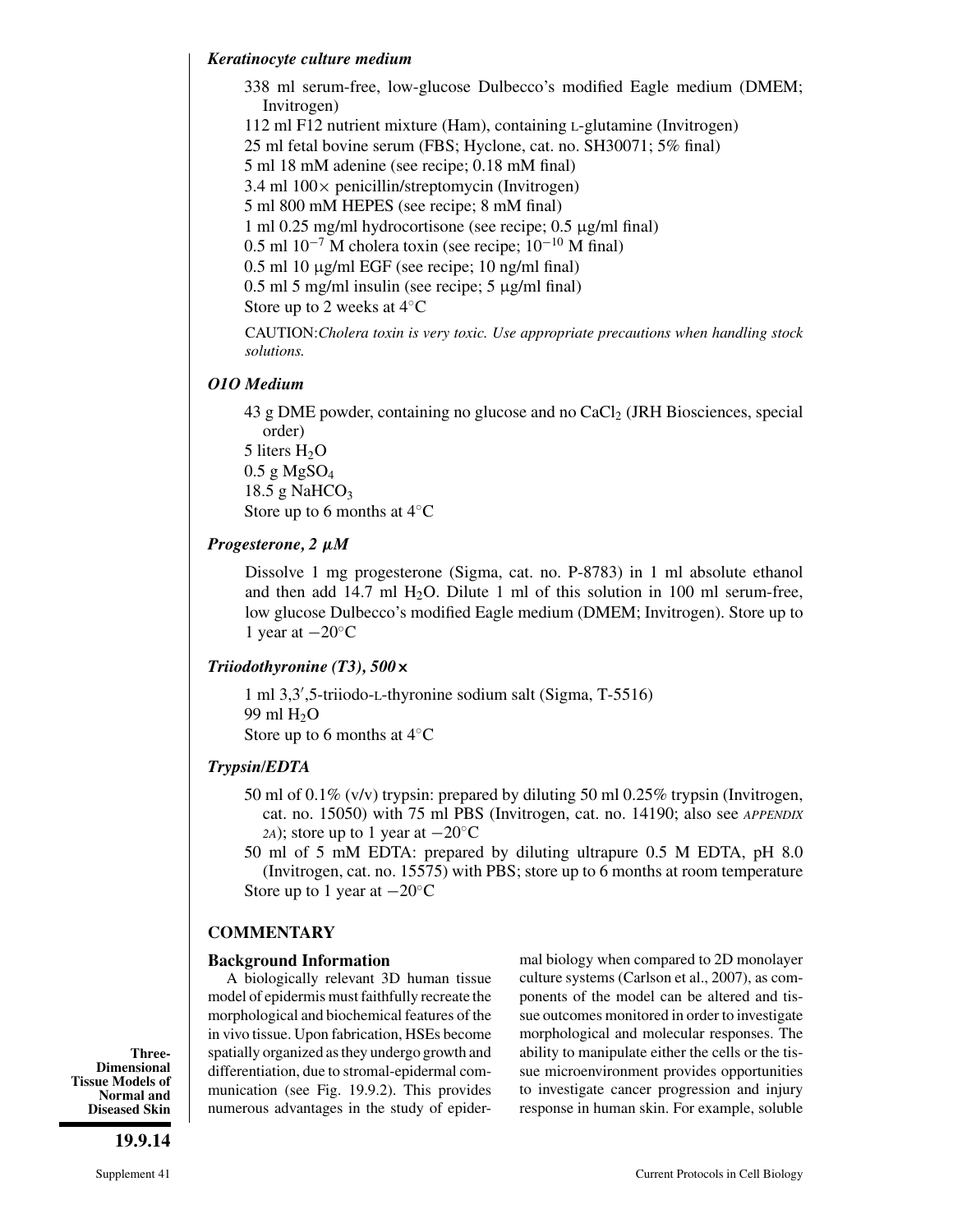factors (e.g., growth factors) can be added to the medium to directly observe HSE response. A pulse of bromodeoyuridine (BrdU) can be added to the medium to enable analysis of the proliferation rates of the cells in 3D tissues.

The protocols described above enable tissue growth on a variety of ECM substrates. Substrates can be selected to answer specific questions about the impact of different environments and how they affect tissue development. De-epidermalized dermis (AlloDerm, LifeCell) provides an interface on which the assembly of basement membrane is optimized, while HSEs grown on a contracted collagen gel do not assemble structured basement membrane (Andriani et al., 2004). Tissues grown on polycarbonate membranes coated with specific ECM proteins can be used to study how specific ECM or basement membrane (BM) proteins affect tissue growth and architecture (Segal et al., 2008).

Observations from early studies performed in monolayer 2D culture systems revealed that cell-cell contact between normal cells and adjacent tumorigenic cells could suppress the transformed phenotype. However, the mechanistic basis for these observations remained unclear due to a lack of human tissue models that could more fully mimic the biologically meaningful pathways that couple the cell-cell adhesion and in vivo phenotype, and more accurately represent these early events in tumorigenesis as they occur. Three-dimensional tissue models have now been designed to reflect the incipient stages of spontaneous tumors in human epithelial tissues, where potentially neoplastic cells are found in the context of normal, cellular neighbors during the premalignant stage of epithelial cancer development.

Three-dimensional tissue models can be adapted to understand the intraepithelial dynamic that occurs in precancerous legions. The fate of potentially malignant cells can be monitored in 3D tissues by mixing normal keratinocytes with genetically marked (with β-glactosidase) tumor cells at varying ratios. These models can reflect the alterations in cell-cell interactions that could propel the tissue towards a neoplastic fate. Using this approach, we had previously found that interactions between genetically marked tumor cells and adjacent normal cells led to normalization and elimination of tumor cells. Thus, potentially malignant cells entered a quiescent state known as intraepithelial dormancy, in which the neoplastic potential of the tissue was conditionally suppressed and not realized. This dormant state can be overcome by altering tissue dynamics in response to the tumor promoter TPA (Karen et al., 1999), irradiating with UV light (Mudgil et al., 2003), decreasing adhesive interactions between tumor cells and adjacent epithelia, or enabling tumor cells to interact with basement membrane proteins (Andriani et al., 2004). Both TPA and UV have different effects on normal versus premalignant cells. For example, premalignant cells are resistant to UV-induced apoptosis and undergo selective expansion in the presence of TPA, leading to intraepithelial expansion of premalignant cells. Thus, the opportunities created through the use of 3D tissue models have directly implicated tissue architecture, mediated by cellcell interactions, as a dominant regulator of the neoplastic phenotype since maintenance of normal tissue architecture can constrain cancer progression at a premalignant stage.

#### **Critical Parameters**

The proliferative potential of keratinocytes is a critical factor in the successful fabrication of HSEs with normalized tissue architecture. Most keratinocytes seeded onto HSE cultures will adhere to the connective tissue substrate, but only replicating cells will grow after seeding. Keratinocytes that have undergone terminal differentiation while in submerged culture will also attach to the substrate, but will not undergo further proliferation to become well stratified HSEs. In order to generate tissues with normalized tissue architecture, it is critical that keratinocytes seeded to generate HSEs have an elevated growth potential. Nearly all keratinocytes seeded in HSEs will adhere to their connective tissue substrate, but only replicating cells will grow.

It is, therefore, important to grow keratinocytes so that a high growth fraction is present in the monolayer cultures at the time of passage to HSEs. This can be accomplished by growing keratinocytes as small colonies at high clonal density in submerged cultures on 3T3 feeder layers so that terminal differentiation will be minimized and the fraction of replicating cells will be maximized. Alternatively, keratinocytes can be grown in low calcium medium before passage to HSEs, using defined medium conditions without 3T3 fibroblasts.

Keratinocyte strains can be tested in HSEs to determine those that will provide the best growth and morphologic differentiation. This may also be accomplished by testing the clonogenic growth of keratinocyte strains in monolayer cultures on feeder layers in order

**Whole Organism and Tissue Analysis**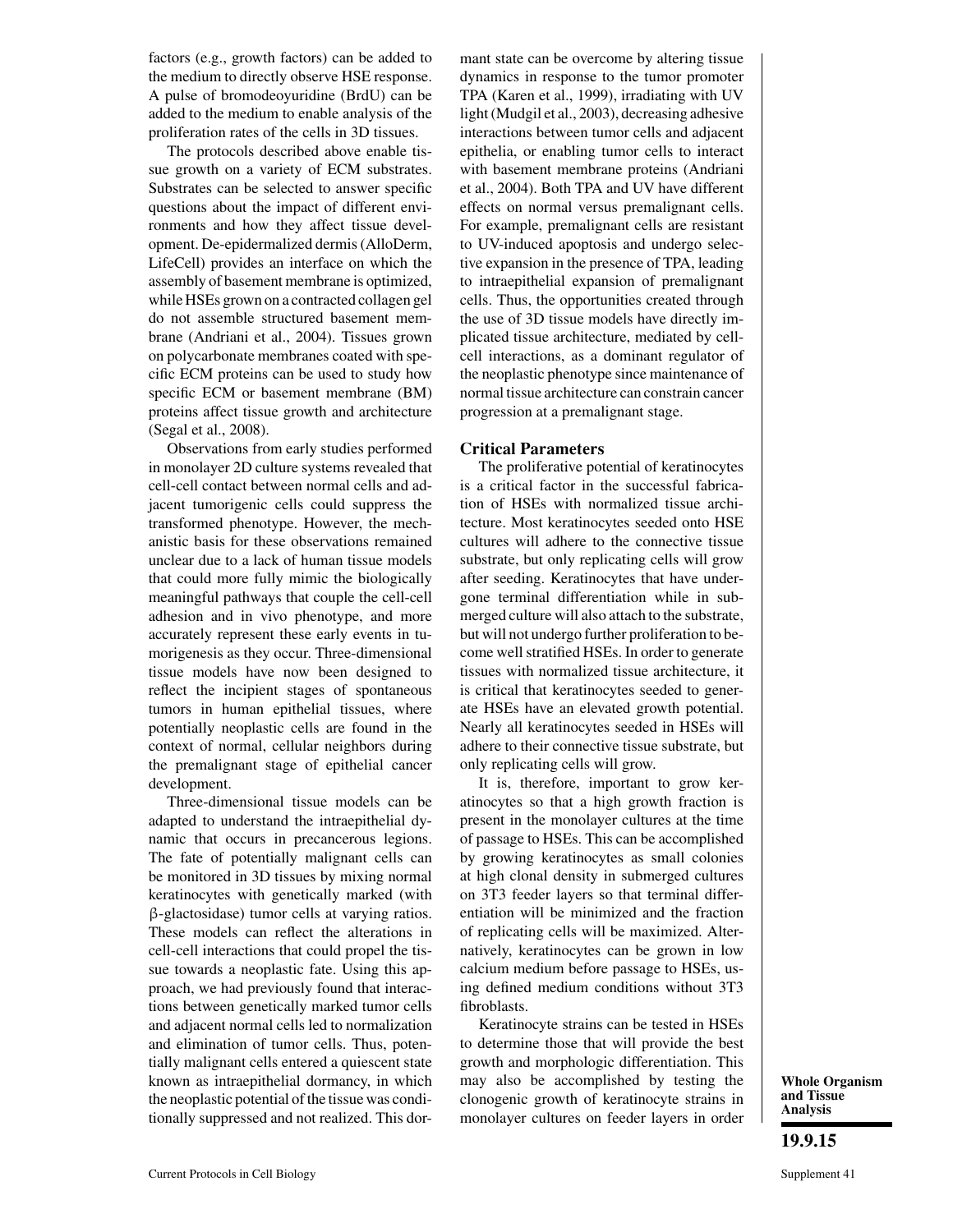to determine the growth potential of these cells. We have observed variations in growth and morphology of HSEs when different keratinocyte and fibroblast strains are incorporated. Therefore, keratinocyte strains should be screened by constructing HSEs to identify strains that can achieve optimal morphologic differentiation and tissue architecture.

An advantage of studying keratinocyte phenotype in HSEs lies in the ability to control and modify the cellular milieu in which these tissues are grown. For example, it is possible to add soluble factors directly to these cultures to determine the phenotypic response to such environmental conditions. In addition, growth conditions can be modified by culturing tissues in the absence of fibroblasts by eliminating them after contraction of the collagen gel (Andriani et al., 2003). Furthermore, control of the milieu facilitates analysis of these tissues, as it is possible to directly determine proliferation indices by adding a pulse of BrdU directly to the medium.

The protocols described in this unit provide techniques that allow growth of epithelial tissues on a variety of connective tissue substrates, each of which can be tailored to answer experimental questions. The interface of tissues grown on the de-epidermalized dermis promotes the rapid assembly of structured basement membrane and optimization of tissue morphology (Andriani et al., 2003). One source of such a dermal substrate is AlloDerm, a commercially available cadaveric dermis that is used in a variety of clinical applications to treat burns, periodontal disease, and surgical defects (LifeCell). Tissues grown directly on contracted collagen gels do not assemble intact basement membrane, but provide excellent support for keratinocyte growth and differentiation. Cultures grown on polycarbonate membranes coated with specific extracellular matrix proteins can be used to directly study the effect of these proteins on tissue architecture and phenotype of these tissues (Segal et al., 2008).

#### **Troubleshooting**

We have found some variability in the degree to which fibroblast strains support keratinocyte growth after their incorporation into collagen gels. It appears that fibroblast support of HSE organization and growth is directly related to the degree to which fibroblasts are able to contract the collagen gel. Fibroblast strains demonstrating more shrinkage of the collagen gel before adding keratinocytes are better able

to support keratinocyte growth. This parameter can be used to screen fibroblast strains for optimal growth-support when planning initial experiments.

It is critical to preserve tissue architecture during processing of tissues after culture is complete. Since collagen gels are greatly hydrated, they can undergo significant artifactual damage during tissue processing. For this reason, tissues are soaked in 2 M sucrose for 2 hr at room temperature or overnight at 4◦C in order to replace water in the tissue and prevent freezing damage. Furthermore, tissues need to be gradually frozen in liquid nitrogen vapor to prevent destruction of tissue architecture. Tissues should never be snap-frozen by immersing them in liquid nitrogen.

Fabrication of the collagen matrix requires that all components be kept on ice until the gel mixture is placed onto the insert. This will ensure that collagen will not prematurely precipitate from these solutions. Plastic pipets used for collagen should be chilled before use.

#### **Anticipated Results**

Several points regarding some subtleties of keratinocyte behavior in HSEs should be mentioned. The first concerns the length of time which cultures can be maintained at the airliquid interface. In our experience, cultures can be kept at this interface for 7 to 14 days. After this time, the surface layers of the epithelium become very thick due to a failure to desquamate. As a result, lower layers of the epithelium become compressed and the longevity of cultures is limited. A second and related issue concerns the growth potential of keratinocytes in HSEs. While HSEs demonstrate a basal level of proliferation that is greater than human skin, it has been shown that these cultures have a tremendous potential for cell growth and are very responsive to external growth stimuli. For example, we have shown that disruption of HSEs upon wounding results in a 10-fold increase in basal cell proliferation (Garlick and Taichman, 1994a).

It should be kept in mind that although keratinocytes grown in HSEs share many morphologic and biochemical features with their in vivo skin and mucosal keratinocytes, there are differences in tissue phenotype. For example, integrin receptors (the αv integrins) not normally expressed in skin are constituitively expressed in keratinocytes grown in HSEs. In addition, HSEs are somewhat deficient in barrier function. Keratinocytes grown

**Three-Dimensional Tissue Models of Normal and Diseased Skin**